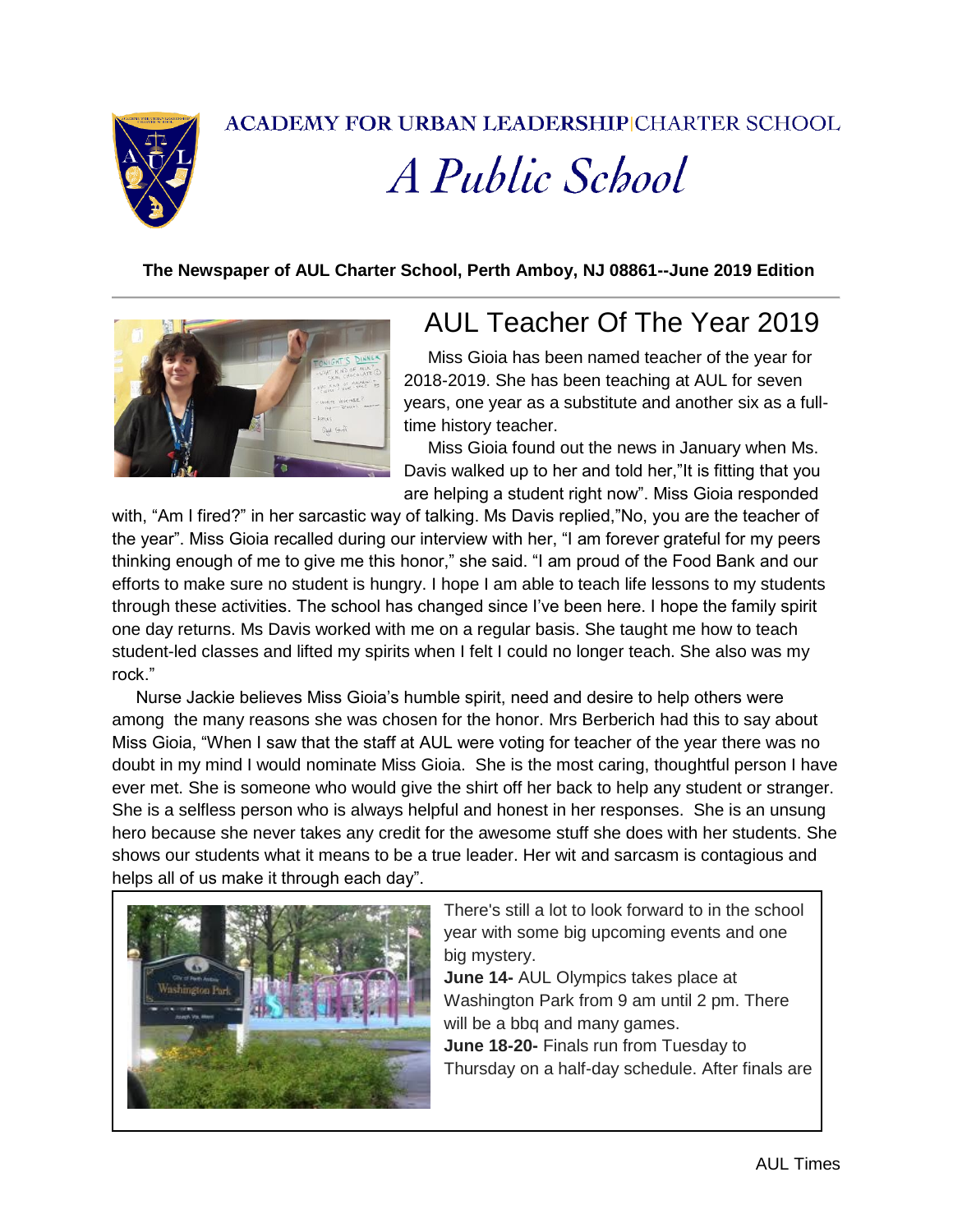over, we'll learn who is the class of 2019 valedictorian.

**June 24-** The class of 2019 graduation is at the Nicholas Music Center, 85 George St, New Brunswick. Ceremonies start at 6 p.m.

**June 25-** Last day of school

#### **Upcoming Movies**

#### **June 7, 2019**



*The Secret Life of Pets 2,* PG It explores the emotions pets have. It shows what pets do when their owners are not at home.



*The Gangster, The Cop, The Devil,*  NR

Jang Dong-Su is a gang boss who is trying to restore his reputation after he was attacked.He teams up with a detective to track down the attacker, who turns out to be a serial killer.

#### **June 14, 2019**



*The Dead Don't Die,* R Zombies start to arise from the dead in Centerville.



*American Woman,* R After her daughter goes missing, a woman has to raise her young grandson.

#### **June 21, 2019 June 28, 2019**



*Annabelle Comes Home,* NR Annabelle awakens the evil spirit in a room, which target Judy(the daughter of Demonologists Ed and Lorraine Warren) and her friends.

Continued onto the Next Page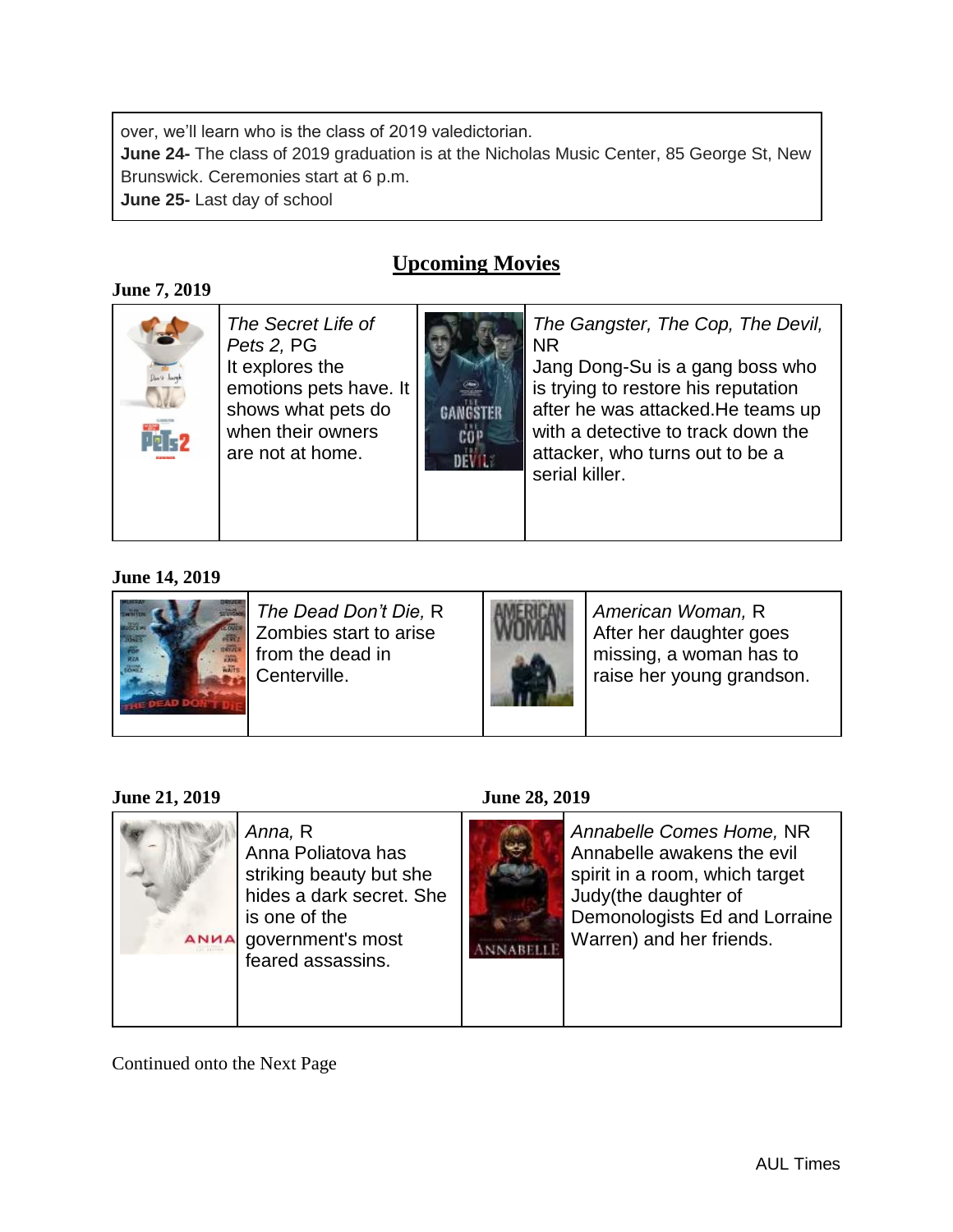#### **July 2, 2019 July 12, 2019**



*Spider-Man: Far From Home*, NR Spider-Man has to take on new threats in the world, after the events of the *Avengers: Endgame.*



*21 Bridges, NR* An NYPD detective loses his father who was a police officer. His determination to find the killer of two more police officers, lead him to close all 21 bridges in Manhattan.

### Companies Hiring

Many local companies still have open part-time positions. The hourly wage varies from company to company, but New Jersey requires a minimum wage of \$8.85 an hour. On July 1, the statemandated rate rises to \$10.00 an hour.

| <b>Taco Bell</b><br>Woodbridge, NJ or Perth Amboy, NJ<br>$\circ$<br><b>Team Member</b><br>$\bigcirc$<br>Find out more at www.snagajob.com<br>$\circ$                 | Wawa<br>Woodridge, NJ<br>$\circ$<br><b>Fuel Service Associate</b><br>$\bigcirc$<br>Find out more at<br>$\bigcirc$<br>www.indeed.com                                       |
|----------------------------------------------------------------------------------------------------------------------------------------------------------------------|---------------------------------------------------------------------------------------------------------------------------------------------------------------------------|
| Wendy's<br>Woodbridge, NJ or Perth Amboy, NJ<br>$\circ$<br><b>Crew Member</b><br>$\circ$<br>Find out more at www.snagajob.com<br>$\circ$                             | Chipotle<br>Woodbridge, NJ<br>$\circ$<br><b>Team Member Crew</b><br>$\bigcirc$<br>Find out more at<br>$\circ$<br>www.indeed.com                                           |
| <b>Continued onto Next Page</b><br>Pizza Hut<br>Woodbridge, NJ<br>$\circ$<br>Server or CSR or Production<br>$\bigcirc$<br>Find out more at www.indeed.com<br>$\circ$ | <b>Continued onto Next Page</b><br>Chick-Fil-A<br>Woodbridge, NJ<br>$\circ$<br>Team Member or Team<br>$\circ$<br>Lead<br>Find out more at<br>$\bigcirc$<br>www.indeed.com |
| <b>AMC Theatres</b><br>Menlo Mall<br>$\circ$<br>Crew or Busser<br>$\circ$<br>Find out more at sjobs.brassring.com<br>$\circ$                                         |                                                                                                                                                                           |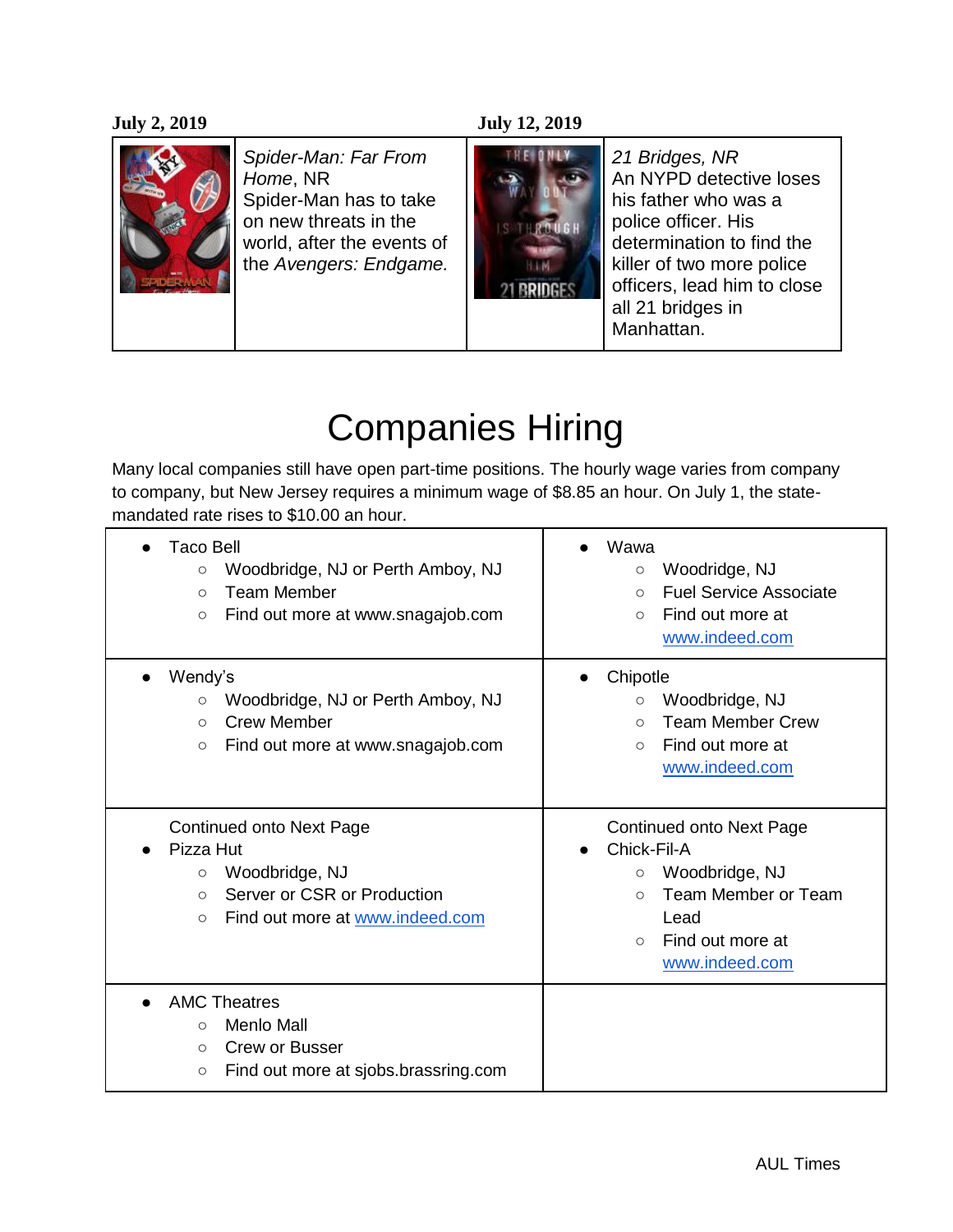### 2019-2020 Electives

| Half-Year                                                                                                                                                                                                                                                                                                                                                                                                                                                                                                                                                                                                                                                                                                                | <b>Full Year</b>                                                                                                                                                                                                                                                                                                                                                          |
|--------------------------------------------------------------------------------------------------------------------------------------------------------------------------------------------------------------------------------------------------------------------------------------------------------------------------------------------------------------------------------------------------------------------------------------------------------------------------------------------------------------------------------------------------------------------------------------------------------------------------------------------------------------------------------------------------------------------------|---------------------------------------------------------------------------------------------------------------------------------------------------------------------------------------------------------------------------------------------------------------------------------------------------------------------------------------------------------------------------|
| Creative Writing (11-12)<br>$\Box$ Same period as Poetry and Drama<br>World Literature (11-12)<br>$\Box$ Same period as Literature & Film<br>Graphic Novel (10)<br>❏<br>Intro to Business (12)<br>❏<br>Statistics (11-12)<br>$\Box$<br>Marine Science (11-12)<br>❏<br>Forensic Science (11-12)<br>□<br>Human Rights & Genocide (11-12)<br>❏<br>Political Science (11-12)<br>❏<br>$\Box$ Same period as Philosophy<br>Intro to Law (10)<br>⊔<br>$\Box$ Same period as Law and Criminology<br>Personal Finance (11)<br>$\Box$ Same period as Computer Programing<br>Intro to Business MCC (12)<br>ப<br>Same period as Intro to marketing<br><b>MCC</b><br>Latin American Film (11-12)<br>Same period as Latin American Art | College Writing (12)<br>❏<br><b>Mathematics for Money MCC</b><br>□<br>$(11-12)$<br>College Algebra MCC (11-12)<br>Web Design/ Photoshop (11-<br>❏<br>12)<br>A+ Hardware & Software<br>MCC (11-12)<br>Accounting (12)<br>❏<br>Visual Arts 1<br>Visual Arts 2<br>□<br>Art Studio 1<br>❏<br>Art Studio 2<br>□<br>□ Biopsychology (11-12)<br>Culture & Diversity (11-12)<br>❏ |